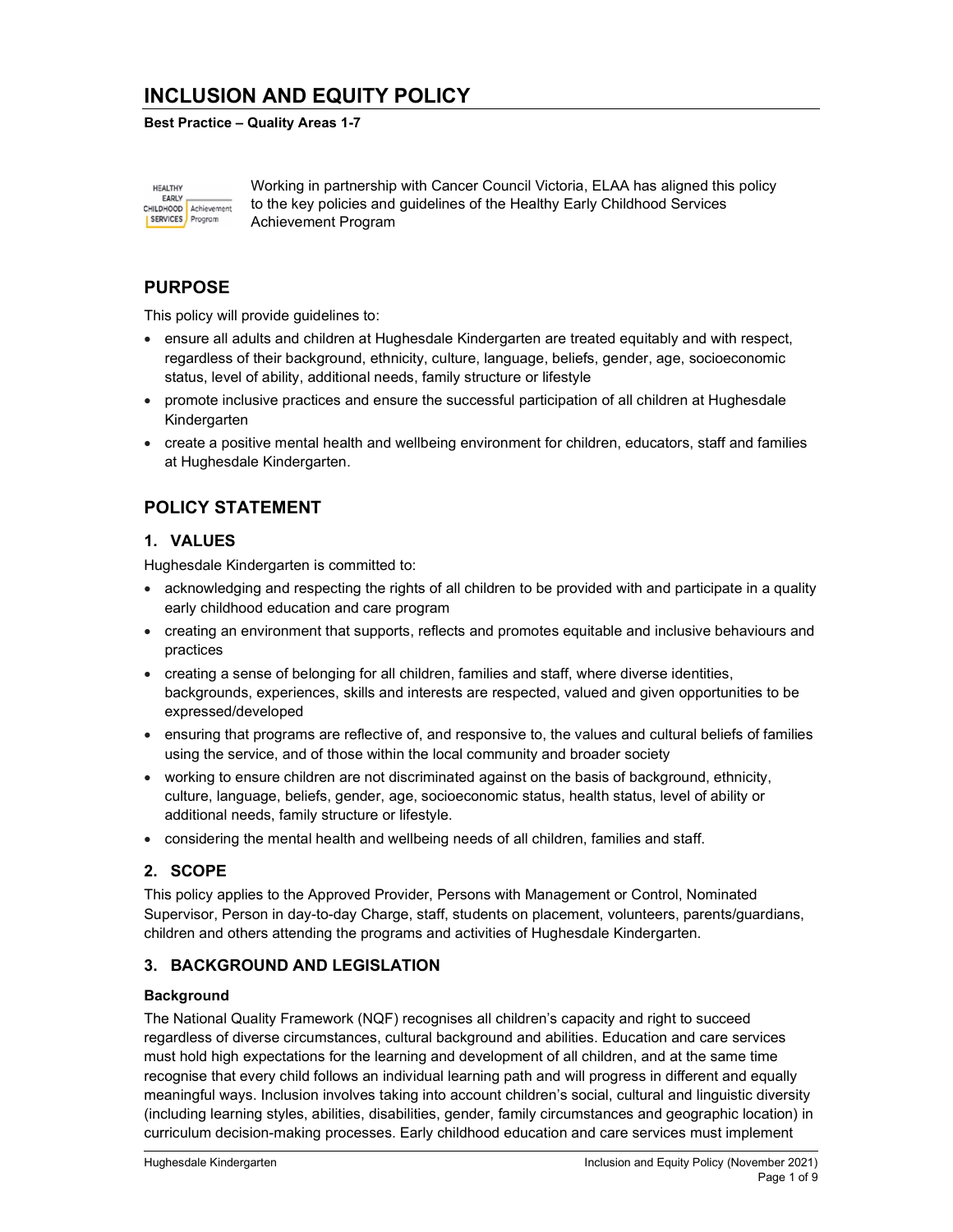responsive, equitable, individualised opportunities and additional support whenever barriers are identified.

The NQF is underpinned by a commitment to 'Closing the Gap' and acknowledges Australia is a nation of great diversity, and an ancient land that has been cared for by Indigenous Australians for many thousands of years. Education and care services have a shared responsibility to support children, families, colleagues and the local community to understand, respect and value diversity.

State and Commonwealth laws prohibit discrimination based on personal characteristics, including race, age, gender, religious belief, disability or illness and parental status.

Under the Child Safe Standards, services are expected to provide environments and activities that encourage all children to participate in and celebrate their identity. The standards are underpinned by three overarching principles which require services to take into consideration the increased vulnerability of Aboriginal children, children from culturally and linguistically diverse backgrounds and children with disabilities.

The Victorian Government requires funded organisations to ensure that their policies and procedures promote equality of opportunity for all children to enable their full participation in kindergarten. A service's philosophy should reflect the values of inclusion and equity which are supported by developing and implementing an inclusion and equity policy. Developing professional knowledge and skills, and using family-centred practice (refer to Definitions) to work in partnership with children, families, communities, and other services and agencies, will assist services to identify, include and support children with additional needs and their families.

#### Legislation and standards

Relevant legislation and standards include but are not limited to:

- Age Discrimination Act 2004
- Charter of Human Rights and Responsibilities Act 2006 (Vic)
- Charter for Children in Out-of-home Care (Vic)
- Children, Youth and Families Act 2005 (Vic)
- Child Wellbeing and Safety Act 2005 (Vic)
- Child Safe Standards (Vic)
- Dardee Boorai: the Victorian Charter of Safety and Wellbeing for Aboriginal Children and Young People (Vic)
- Disability Act 2006 (Vic)
- Disability Discrimination Act 1992 (Cth)
- Education and Care Services National Law Act 2010
- Education and Care Services National Regulations 2011
- Equal Opportunity Act 2010 (Vic)
- Fair Work Act 2009 (Cth)
- Health Records Act 2001 (Vic)
- Privacy and Data Protection Act 2014 (Vic)
- National Quality Standards Quality Areas 1-7
- Occupational Health and Safety Act 2004
- Privacy Act 1988 (Cth)
- Racial and Religious Tolerance Act 2001 (Vic)
- Racial Discrimination Act 1975 (Cth)
- Sex Discrimination Act 1984 (Cth)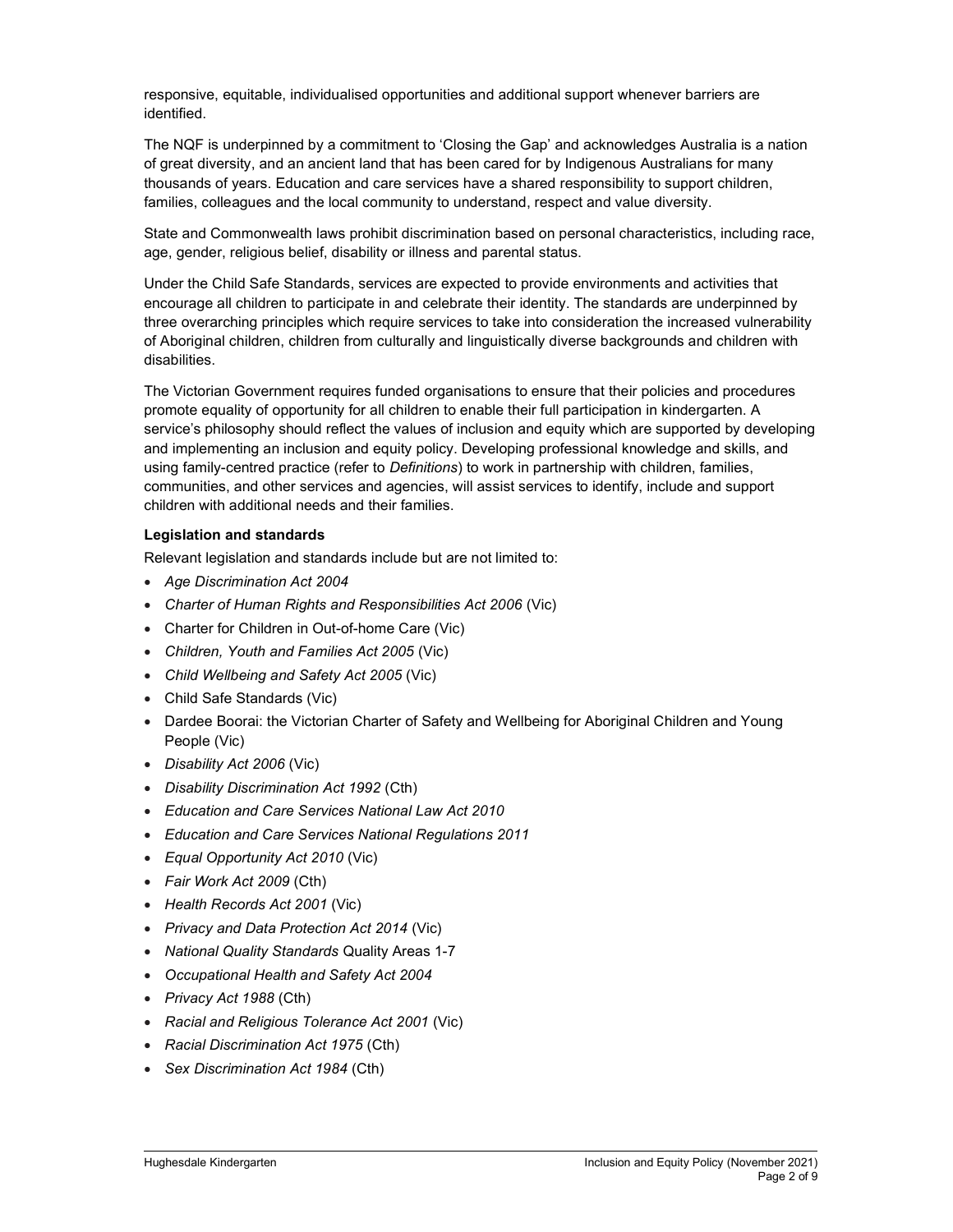### 4. DEFINITIONS

The terms defined in this section relate specifically to this policy. For commonly used terms e.g. Approved Provider, Nominated Supervisor, Regulatory Authority etc. refer to the General Definitions section of this manual.

Additional needs: A broad term relating to challenges experienced across a number of areas including physical health, mental health, disability, developmental concern, or emotional need (resulting from trauma, abuse or grief), family displacement (due to war or refugee status), domestic violence, mental illness, family separation or divorce, which affects a person's ability to participate or learn.

Culture: The values and traditions of groups of people that are passed from one generation to another.

Culturally and linguistically diverse (CALD): Refers to individuals and groups who are from diverse racial, religious, linguistic and/or ethnic backgrounds.

Developmental delay: A delay in the development of a child under the age of 6 years that:

- a) is attributable to a mental or physical impairment, or a combination of mental and physical impairments, and
- b) is manifested before the child attains the age of 6 years, and
- c) results in substantial functional limitations in one or more of the following areas of major life activity:
	- i) self-care
	- ii) receptive and expressive language
	- iii) cognitive development
	- iv) motor development, and
- d) reflects the child's need for a combination and sequence of special interdisciplinary or generic care, treatment or other services that are of extended duration and are individually planned and co-ordinated (Disability Act 2006 (Vic)).

Disability: In relation to a person, refers to:

- a sensory, physical or neurological impairment or acquired brain injury, or any combination thereof, that:
	- i) is, or is likely to be, permanent, and
	- ii) causes a substantially reduced capacity in at least one of the areas of self-care, self-management, mobility or communication, and
	- iii) requires significant ongoing or long-term episodic support, and
	- iv) is not related to ageing, or
- an intellectual disability, or
- a developmental delay (Disability Act 2006 (Vic)).

Diversity: Refers to all characteristics that make individuals different from one another, including race, religion, language, ethnicity, beliefs, age, gender, sexual orientation, level of ability, additional needs, socioeconomic status, educational attainment, personality, marital and/or parental status, family structure, lifestyle and general life/work experience.

Early Start Kindergarten: A funding program that enables three-year-old Aboriginal and Torres Strait Islander children, and children known to Child Protection, to attend a free kindergarten program that is planned and delivered by an early childhood teacher for a specific number of hours.

Equity: (In the context of human rights) is the behaviour of acting in a fair and just manner towards others.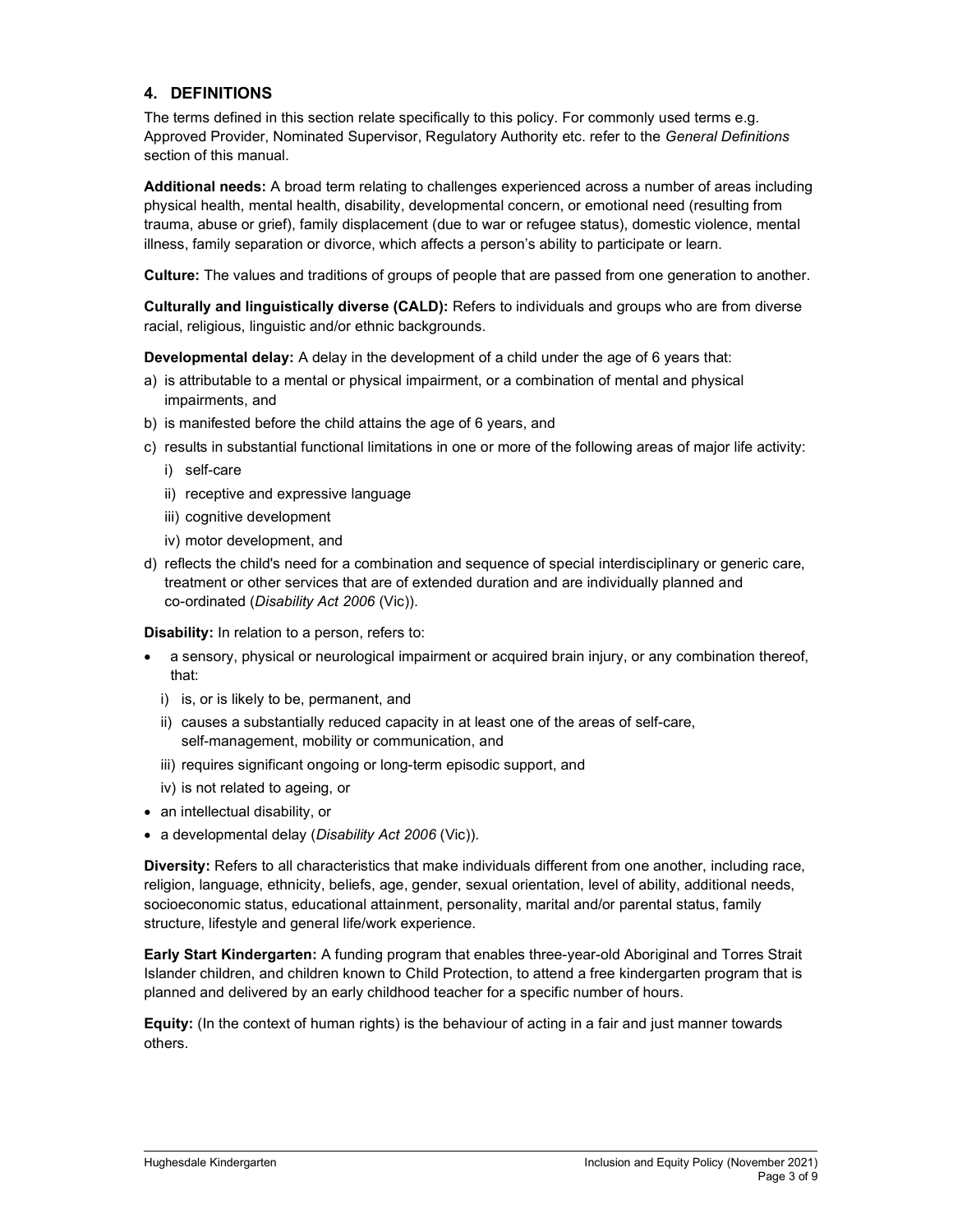#### Family-centred practice: Practice which:

- uses families' understanding of their children to support shared decision-making about each child's learning and development
- creates a welcoming and culturally-inclusive environment, where all families are encouraged to participate in and contribute to children's learning and development
- actively engages families and children in planning children's learning and development
- provides feedback to families on each child's learning, and provide information about how families can further advance children's learning and development at home and in the community.

Inclusion: The engagement and involvement of children and families to ensure that all individuals have an equal opportunity to participate and achieve their maximum potential.

Kindergarten Fee Subsidy (KFS): A state government subsidy paid directly to the funded service to enable eligible families to attend a funded kindergarten program or funded three-year-old place at no cost (or minimal cost) to promote participation. Details are available in The Kindergarten Guide (refer to Sources).

Kindergarten Inclusion Support Packages: A package of support for children with a disability and high support needs and/or with complex medical needs.

Mental health in early childhood can be understood as a young child's ability to experience, regulate and express emotions; form close and secure interpersonal relationships; and explore the environment and learn – all in the context of family, community and cultural expectations for young children. Infant mental health is synonymous with healthy social and emotional development (from Be You - refer to Sources).

Out-of-Home Care: Is the term used in Victoria when a child or young person is placed in care away from their parents. It includes placement in kinship care, home-based care such as foster care and residential care. For these children, the State of Victoria is their legal their parent, and with this comes the responsibilities of a parent to care for and protect them, and to ensure that they have access to all the services they need for their immediate and longer term benefit (Early Childhood Agreement on Outof-Home Care – refer to Sources).

### 5. SOURCES AND RELATED POLICIES

#### Sources

- Early Childhood Agreement for Children in Out-of-Home Care (January 2019). Endorsed by the Department of Education and Early Childhood Development, the Department of Human Services, Municipal Association of Victoria, Early Learning Association Australia, Victorian Aboriginal Chid Care Agency, Victorian Aboriginal Children and Young People's Alliance, Centre for Excellence in Child and Family Welfare, Community Child Care Association, Vic Tas Primary Health Network Alliance, Victorian Healthcare Association and Victorian Aboriginal Education Association Incorporated. www.education.vic.gov.au
- Early Childhood Australia (ECA) and Early Childhood Intervention Australia's (ECIA) Position Statement on the Inclusion of Children with a Disability in Early Childhood Education and Care – available at: Search 'statement on inclusion of children with disability' at: www.earlychildhoodaustralia.org.au/our-work/inclusion-resources/
- fka Children's Services www.fka.com.au
- Guide to the National Quality Framework: www.acecqa.gov.au
- Guide to the National Quality Standard: www.acecqa.gov.au
- Be You: https://beyou.edu.au/
- The Kindergarten Funding Guide (DET): www.education.vic.gov.au
- Victorian Early Years Learning and Development Framework Principle Practice Guide 1: Familycentred and Practice Guide Four: Equity and Diversity: www.education.vic.gov.au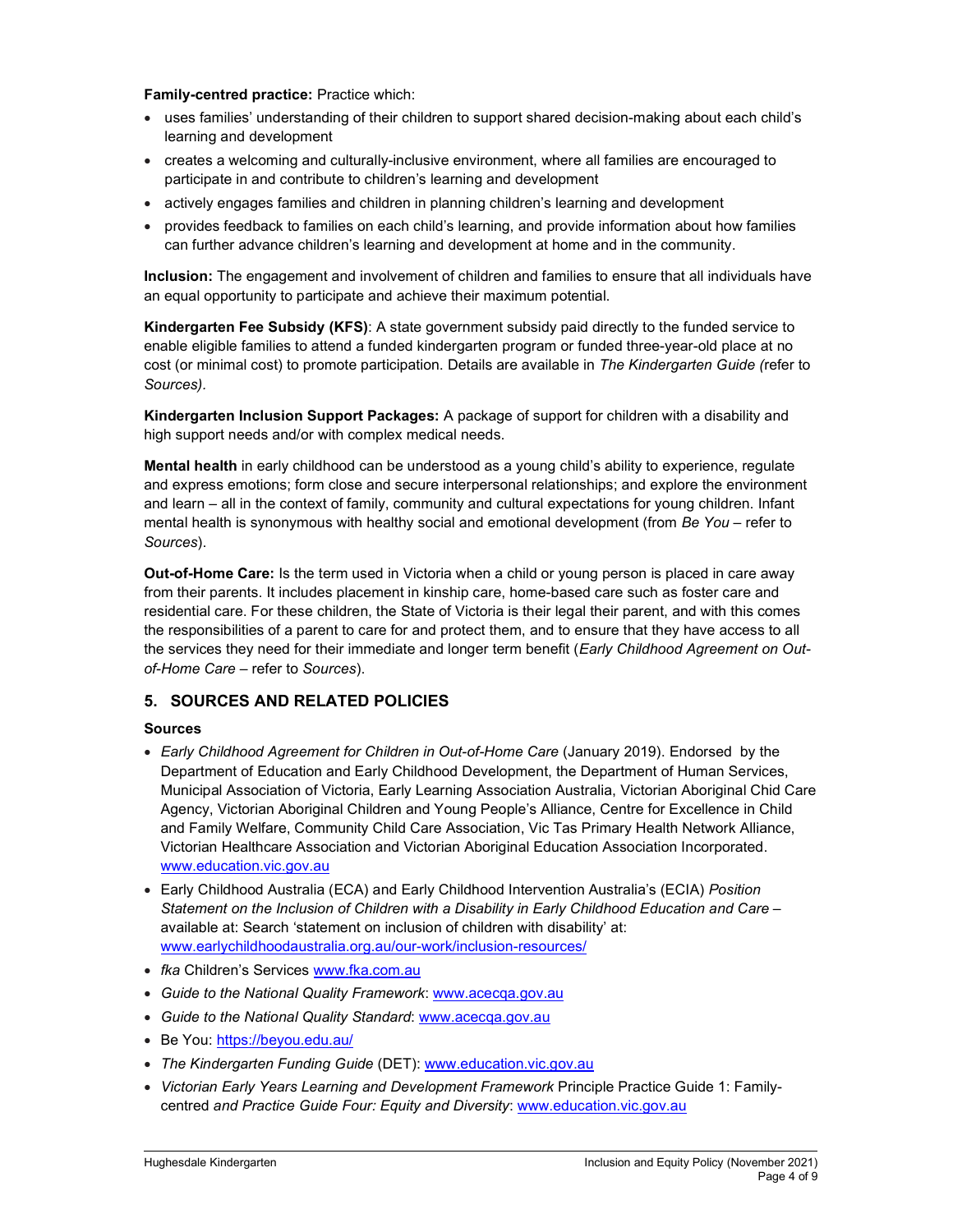#### Service policies

- Anaphylaxis Policy
- Asthma Policy
- Child Safe Environment Policy
- Code of Conduct Policy
- Complaints and Grievances Policy
- Curriculum Development Policy
- Dealing with Infectious Diseases Policy
- Dealing with Medical Conditions Policy
- Diabetes Policy
- Enrolment and Orientation Policy
- Epilepsy Policy
- Excursions and Service Events Policy
- Fees Policy
- Interactions with Children Policy
- Nutrition, Oral Health and Active Play Policy
- Privacy and Confidentiality Policy
- Staffing Policy

## PROCEDURES

#### The Approved Provider and Persons with Management or Control are responsible for:

- ensuring that service programs are available and accessible to families from a variety of backgrounds (refer to Curriculum Development Policy)
- encouraging collaborative, family-centred practice (refer to Definitions) at the service which facilitates the inclusion and active participation of both the child and the family at the service
- providing families with information about the support options available for children attending Hughesdale Kindergarten
- ensuring that educational programs are delivered in accordance with an approved learning framework, are based on the developmental needs, interests and experiences of each child, and take into account the individual differences of each child (Victorian Early Years Learning and Development Framework Practice Guide Four: Equity and Diversity – refer to Sources)
- ensuring that the enrolment process is fair and equitable, and facilitates access for all children (refer to Enrolment and Orientation Policy)
- tailoring the orientation process to meet the individual needs of children and families (refer to Enrolment and Orientation Policy)
- identifying the barriers to participation in service programs and activities, and developing strategies to overcome these barriers
- ensuring that facilities are designed or adapted to support access by every child, family, educator and staff member, including adaptive equipment to support the inclusion of all children
- ensuring that staff have access to appropriate and accredited professional development activities that promote a positive understanding of diversity, inclusion and equity, and mental health and wellbeing, and provide skills to assist in implementing this policy (refer to Staffing Policy)
- ensuring that the Nominated Supervisor and all staff are aware of the service's expectations regarding positive, respectful and appropriate behaviour when working with children and families (refer to Code of Conduct Policy and Interactions with Children Policy)
- considering any issues regarding fees that may be a barrier to families enrolling at Hughesdale Kindergarten, and removing these barriers wherever possible (refer to Fees Policy)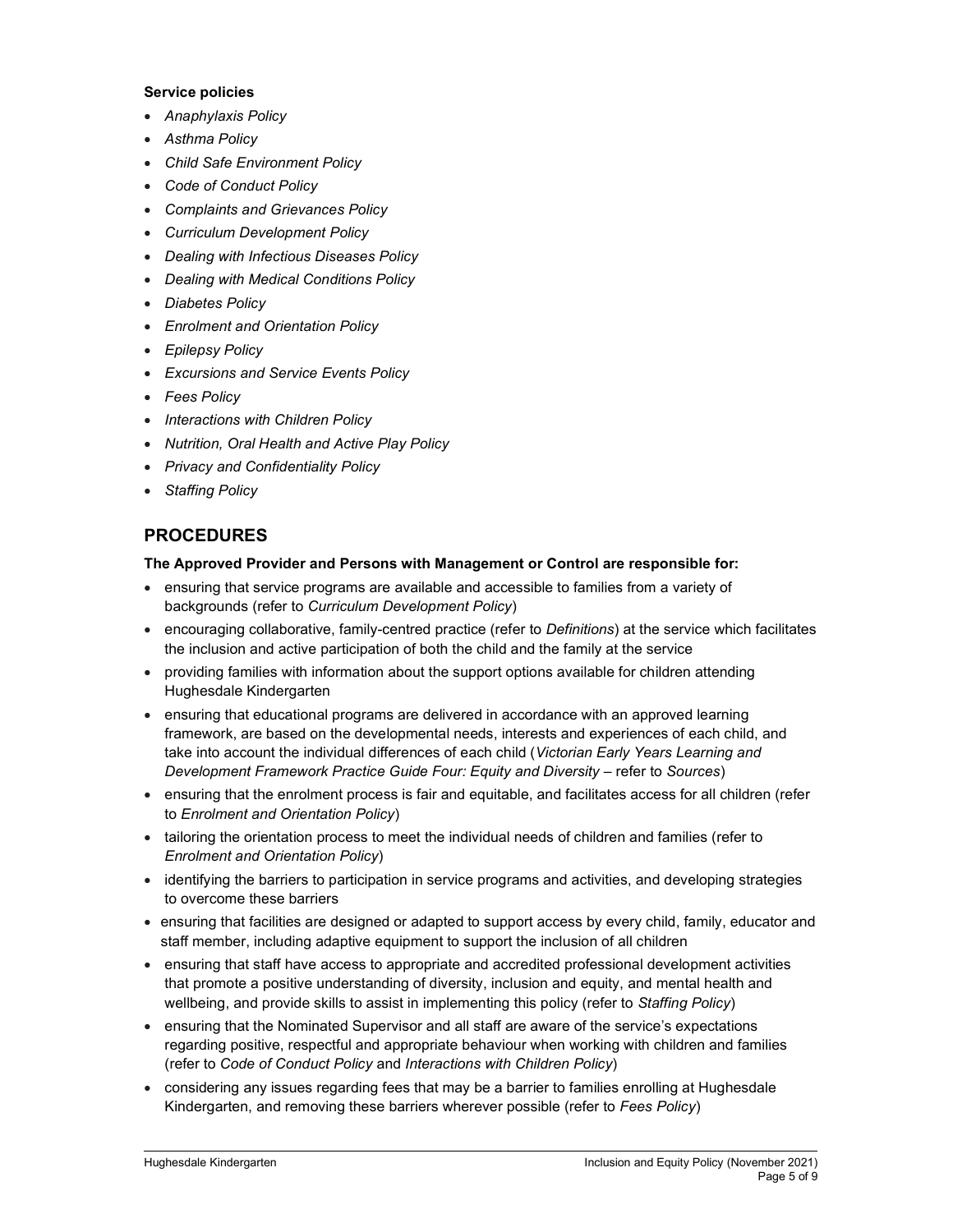- ensuring that all eligible families are supported to access the Kindergarten Fee Subsidy (refer to Definitions and Fees Policy), including families with concession cards, Aboriginal and Torres Strait Islander families, and refugee and asylum seeker families
- providing service information in various community languages wherever possible
- using language services (refer to Sources) to assist with communication where required and considering the employment of a multilingual worker/s to meet the needs of culturally and linguistically diverse (CALD) families
- working with the Nominated Supervisor and educators to ensure appropriate program planning and resourcing for children with additional needs (refer to Definitions)
- where practicable, accessing resources, support and professional development to facilitate inclusion of children with additional needs who are ineligible for specific support packages
- ensuring collaborative relationships with specialised services and professionals to provide support and services for families and children with a disability, complex medical needs and/or developmental delay
- ensuring that all eligible three-year-old Aboriginal and Torres Strait Islander children and children known to Child Protection are supported to access the Early Start Kindergarten program (refer to Definitions)
- implementing appropriate programs and practices to support vulnerable children and families, including working co-operatively with relevant services and/or professionals, where required (refer to Child Safe Environment Policy)
- ensuring that service programs are inclusive of all children with medical conditions
- ensuring that no employee, prospective employee, parent/guardian, child, volunteer or student at the service is discriminated against
- ensuring that any behaviour or circumstances that may constitute discrimination or prejudice are dealt with in an appropriate manner (refer to Complaints and Grievances Policy)
- ensuring there are clear referral options and pathways for children, staff, educators and families to access support services for mental health and wellbeing
- ensuring that educators and staff are supported to learn about and care for their own mental health and wellbeing
- ensuring that mental health and wellbeing information and policy requirements are included in educator and staff orientation/induction
- ensuring that leadership practices and on-the-ground support enable a work environment that minimises stress and promotes mental health and wellbeing for educators and staff
- **ensuring that all policies of Hughesdale Kindergarten, including the Privacy and Confidentiality** Policy, are adhered to at all times.

### The Nominated Supervisor and Persons in Day to Day Charge are responsible for:

- ensuring that the service provides a safe, inclusive and empowering environment which celebrates diversity through positive, respectful and appropriate behaviour when working with children and families (refer to Code of Conduct Policy and Interactions with Children Policy)
- ensuring the diversity and interests of the children, families, educators and staff are reflected in the physical environment
- ensuring there are quiet and reflective spaces for children, educators and families
- ensuring that cultural values and expectations about health and wellbeing are respected
- providing an educational program that is reflective of the service's values, beliefs and philosophy, and embraces the principles of fairness, equity, diversity and inclusion (Victorian Early Years Learning and Development Framework Practice Guide Four: Equity and Diversity – refer to Sources)
- identifying children with additional needs
- being aware of support and resources available to ensure that children are included in service programs
- ensuring that service programs are inclusive of all children with medical conditions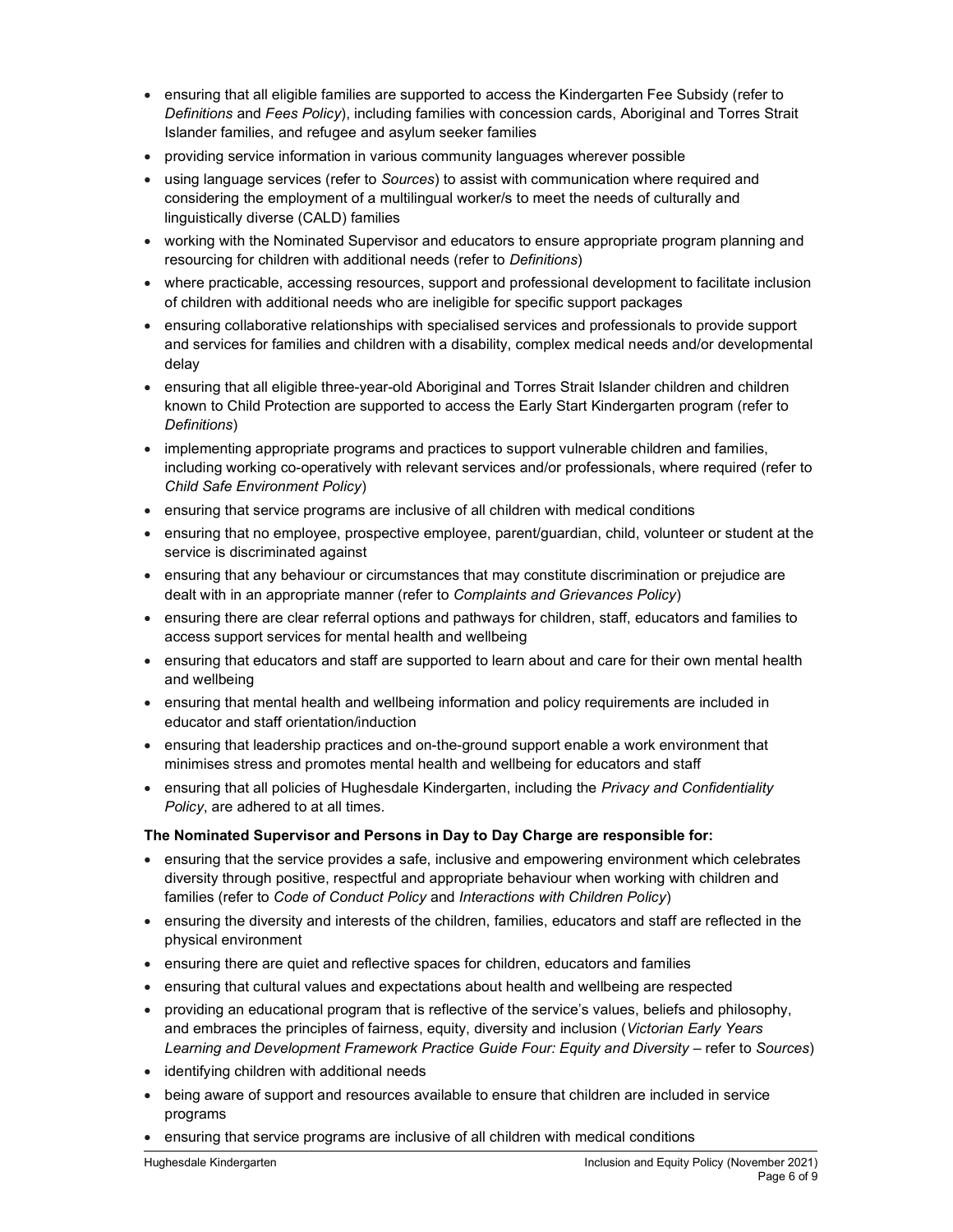- using family-centred practice (refer to *Definitions*) and working collaboratively with staff, parents/guardians, specialist services and other professionals to implement the program at the service and provide individualised support for children
- providing information to families about the support available to assist children
- providing opportunities for families to contribute to the program as key partners
- ensuring that parents/guardians are consulted, kept informed and provide written consent, where individualised programs, action, support or intervention are planned and provided for their child
- responding to the needs and concerns of parents/guardians, and providing support and guidance, where appropriate
- working with educators to ensure appropriate program planning and resourcing for children with additional needs (refer to Definitions)
- providing support and guidance to educators/staff
- organising appropriate resources and accredited professional development for educators to enable all children to be included at the service, and to understand when and how to refer children to additional support
- developing links with other services and/or professionals to support mental health and wellbeing, children with additional needs and have referral pathways in place
- ensuring that the program provides opportunities for all children to participate and interact with one another
- using language services (refer to Sources) to assist with communication, where required
- ensuring that individualised programs incorporate opportunities for regular review and evaluation, in consultation with all people involved in the child's education and care
- providing information to families about local parenting and family services, mental health and wellbeing and other resources that are available to support the health and wellbeing of children and families
- developing partnerships with other education and care settings and schools to enable children to move successfully from one setting to another
- notifying the Approved Provider of any behaviour or circumstances that may constitute discrimination, bullying, harassment or prejudice
- ensuring that no employee, prospective employee, parent/guardian, child, volunteer or student at the service is discriminated against
- ensuring that any behaviour or circumstances that may constitute discrimination or prejudice are dealt with in an appropriate manner (refer to Complaints and Grievances Policy)
- ensuring that all policies of Hughesdale Kindergarten, including the Privacy and Confidentiality Policy, are adhered to at all times.

#### Educators and all other staff are responsible for:

- supporting the participation and inclusion of all children in the program at the service
- being aware of the service's expectations regarding positive, respectful and appropriate behaviour when working with children and families (refer to Code of Conduct Policy and Interactions with Children Policy)
- using family-centred practice (refer to *Definitions*) and working collaboratively with other staff, parents/guardians, specialist services and professionals to implement the program at the service and provide individualised support for children, where required
- delivering an educational program that is reflective of the service's values, beliefs and philosophy, and embraces the principles of fairness, equity, diversity and inclusion (Victorian Early Years Learning and Development Framework Practice Guide Four: Equity and Diversity – refer to Sources)
- embedding social and emotional learning in the service program and practice, and teaching children to care for their own mental health
- providing a range of opportunities in the outdoor and indoor spaces and the natural environment, for all children to engage in physical, explorative and creative experiences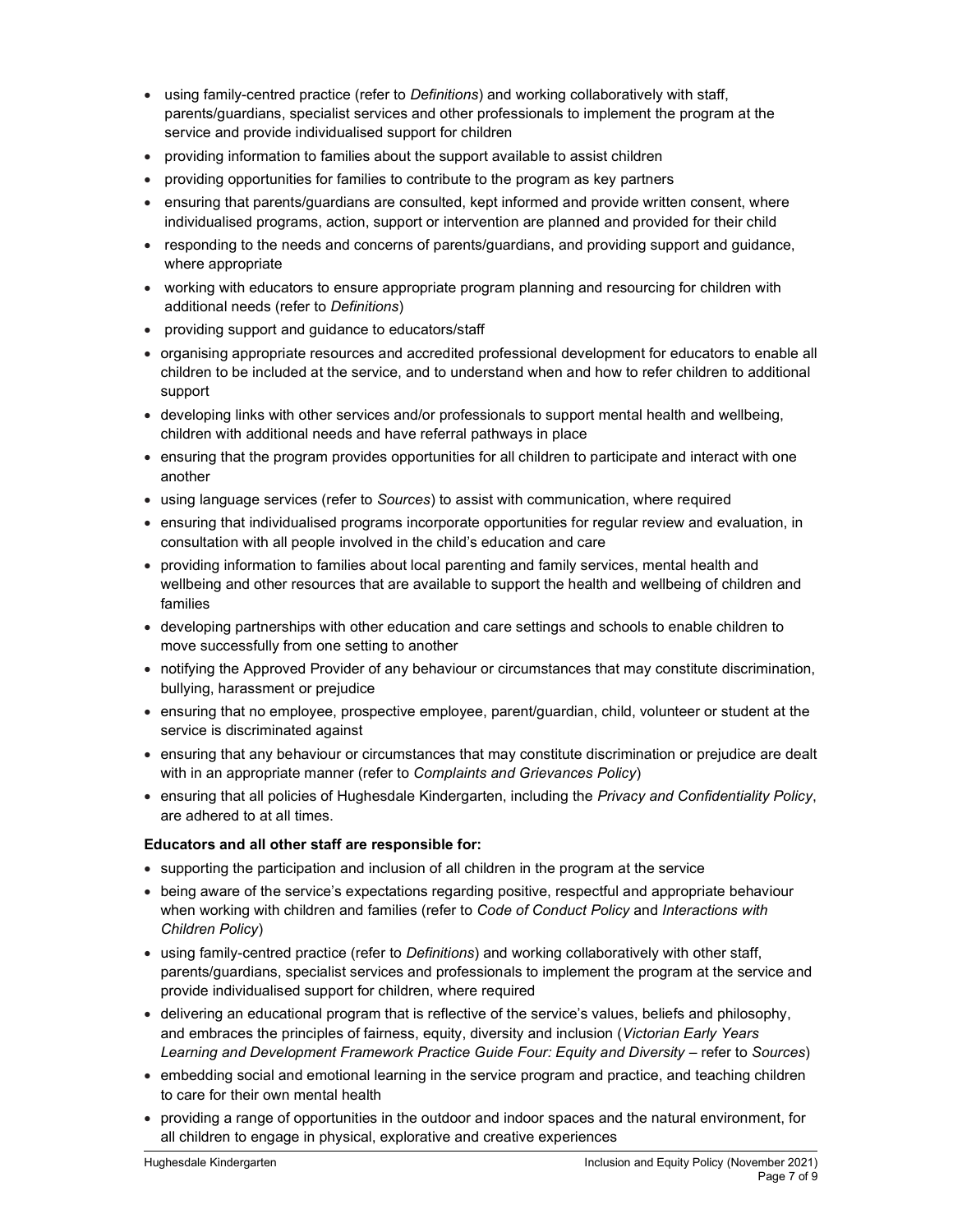- encouraging and supporting other educators, staff and families as role models to demonstrate positive and respectful relationships, and positive mental health and wellbeing
- undertaking appropriate, accredited professional development to support the inclusion of all children at the service
- using language services to assist with communication, where required
- understanding and respecting different cultural child-rearing and social practices
- working with the Approved Provider and Nominated Supervisor to ensure appropriate program planning and resourcing for children with additional needs (refer to Definitions)
- meeting any specialised medical and nutritional needs of children on a day-to-day basis (refer to Dealing with Medical Conditions Policy and Nutrition and Active Play Policy)
- providing information to families about the support available to assist children
- discussing any concerns regarding individual children with the Nominated Supervisor or Approved Provider, and parents/guardians
- responding to the needs and concerns of parents/guardians, and providing support and guidance, where appropriate
- reviewing and evaluating individualised support programs in consultation with all people involved in the child's education and care
- critically reflecting on practice to ensure that interactions and programs embrace an approach in which children and families feel valued and respected, and that their contributions are welcomed
- notifying the Nominated Supervisor or Approved Provider of any behaviour or circumstances that may constitute discrimination or prejudice
- adhering to the policies of Hughesdale Kindergarten, including the Privacy and Confidentiality Policy, at all times.

#### Parents/guardians are responsible for:

- adhering to the policies of Hughesdale Kindergarten, including the Inclusion and Equity Policy, Code of Conduct and the Privacy and Confidentiality Policy, at all times
- communicating with the service to ensure awareness of their child's specific needs
- raising any issues or concerns regarding their child's participation in the program
- responding to requests from educators for written permission to arrange for an assessment or collect reports on their child from service providers
- being involved in, keeping fully informed about, and providing written consent for any individualised intervention or support proposed/provided for their child.

#### Volunteers and students, while at the service, are responsible for following this policy and its procedures.

## EVALUATION

In order to assess whether the values and purposes of the policy have been achieved, the Approved Provider will:

- regularly seek feedback from everyone affected by the policy regarding its effectiveness
- monitor the implementation, compliance, complaints and incidents in relation to this policy
- keep the policy up to date with current legislation, research, policy and best practice
- revise the policy and procedures as part of the service's policy review cycle, or as required
- notify parents/guardians at least 14 days before making any changes to this policy or its procedures unless a lesser period is necessary because of a risk.

 $\bullet$